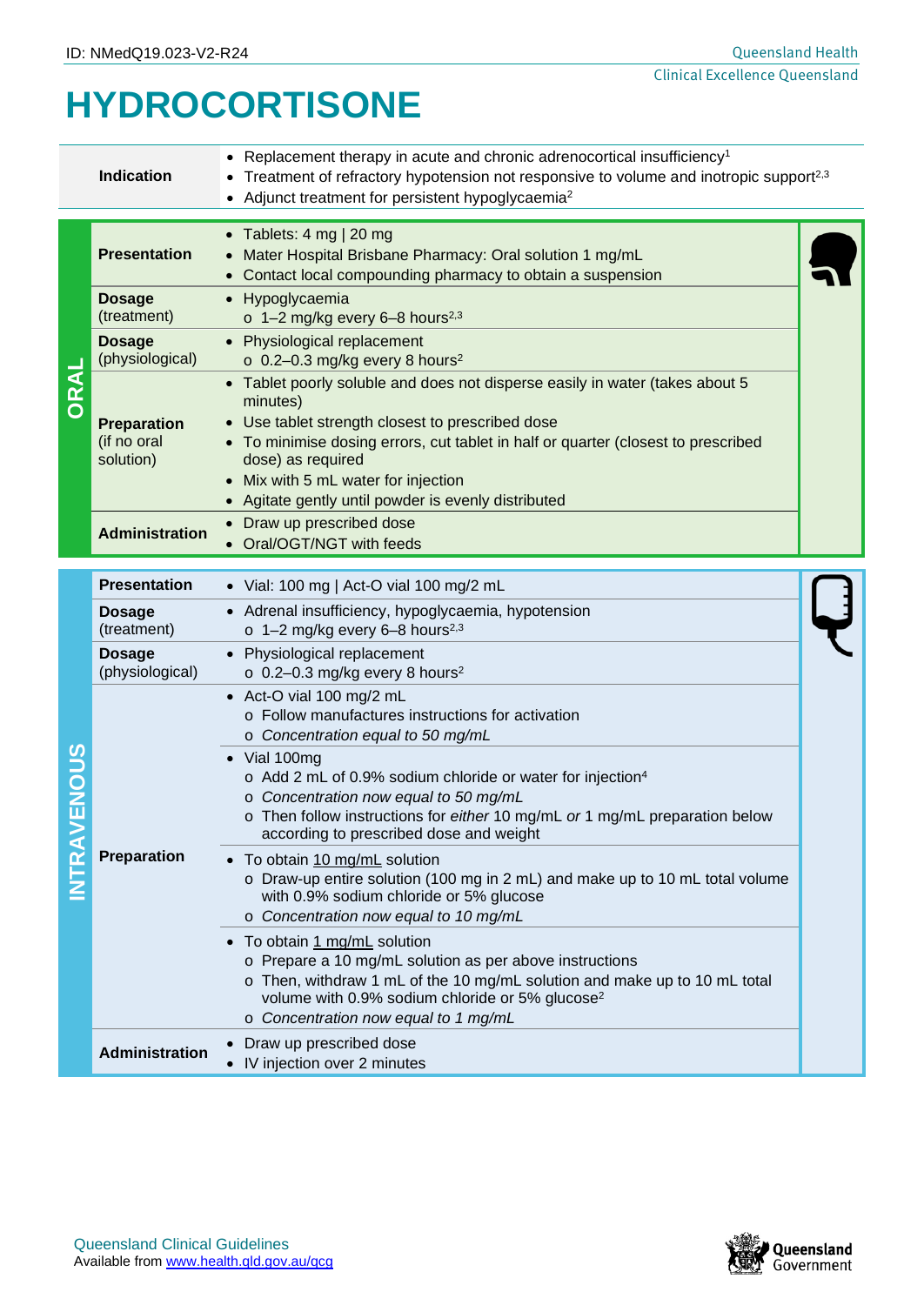| <b>Special</b><br>considerations | • Dosage regimens vary. <sup>5</sup> Most common 1 mg/kg every 8-12 hours for 3 to 5 days (range<br>$0.5$ to 3 mg/kg/day)<br>o Use lowest effective dose to manage symptoms<br>If indicated for:<br>○ Hypoglycaemia, refer to Queensland Clinical Guideline: Newborn hypoglycaemia <sup>6</sup><br>o Endocrine disorder, consult paediatric endocrinologist<br>• Caution<br>o If renal impairment, hypothyroidism or cardiac disease <sup>1</sup><br>$\circ$ May exacerbate untreated systemic bacterial infections and mask signs of infection <sup>2</sup><br>• Prolonged use of corticosteroids (more than 14 days) may cause prolonged adrenal<br>suppression requiring a tapering of hydrocortisone <sup>1</sup>                                                                                                                                                                                                                                                                                                                                                                                                                                                                                                                                                 |  |  |  |  |
|----------------------------------|-----------------------------------------------------------------------------------------------------------------------------------------------------------------------------------------------------------------------------------------------------------------------------------------------------------------------------------------------------------------------------------------------------------------------------------------------------------------------------------------------------------------------------------------------------------------------------------------------------------------------------------------------------------------------------------------------------------------------------------------------------------------------------------------------------------------------------------------------------------------------------------------------------------------------------------------------------------------------------------------------------------------------------------------------------------------------------------------------------------------------------------------------------------------------------------------------------------------------------------------------------------------------|--|--|--|--|
| <b>Monitoring</b>                | Renal function, electrolytes<br>$\bullet$<br>BP <sup>2</sup><br>$\bullet$ BGL <sup>2</sup>                                                                                                                                                                                                                                                                                                                                                                                                                                                                                                                                                                                                                                                                                                                                                                                                                                                                                                                                                                                                                                                                                                                                                                            |  |  |  |  |
| <b>Compatibility</b>             | • Fluids<br>$\circ$ 5% glucose <sup>4</sup> , 10% glucose <sup>7</sup> , 0.9% sodium chloride <sup>4</sup><br>• Y-site<br>o Atropine <sup>4</sup> , benzylpenicillin <sup>7</sup> , cefepime <sup>4</sup> , clindamycin <sup>7</sup> , dexamethasone <sup>4</sup> , digoxin <sup>4</sup> ,<br>dopamine <sup>4</sup> , fluconazole <sup>7</sup> , furosemide (frusemide) <sup>7</sup> , heparin <sup>7</sup> , insulin (regular) <sup>7</sup> ,<br>metronidazole <sup>7</sup> , morphine <sup>7</sup> , noradrenaline (norepinephrine) <sup>4</sup> , paracetamol <sup>4</sup> , potassium<br>chloride <sup>7</sup> , propofol <sup>7</sup> , sodium bicarbonate <sup>7</sup><br>• At 1 mg/mL concentration <sup>4</sup><br>o Aciclovir, piperacillin-tazobactam, vecuronium                                                                                                                                                                                                                                                                                                                                                                                                                                                                                           |  |  |  |  |
| Incompatibility                  | • Known drugs<br>$\circ$ Amiodarone <sup>4</sup> , ampicillin <sup>7</sup> , amphotericin B <sup>7</sup> , ciprofloxacin <sup>4</sup> , diazepam <sup>7</sup> , dobutamine <sup>4</sup> ,<br>midazolam <sup>4</sup> , phenobarbital (phenobarbitone) <sup>4</sup> , phenytoin <sup>7</sup> , pyridoxine <sup>4</sup> , rocuronium <sup>4</sup>                                                                                                                                                                                                                                                                                                                                                                                                                                                                                                                                                                                                                                                                                                                                                                                                                                                                                                                        |  |  |  |  |
| <b>Interactions</b>              | • Rotavirus vaccine: increased risk of infection by the live vaccine <sup>8</sup><br>NSAIDS: increased risk of gastrointestinal ulcers or bleeding <sup>8</sup><br>Pancuronium, vecuronium, rocuronium: risk of decreased effectiveness, prolonged<br>muscle weakness and myopathy <sup>8</sup><br>• Phenytoin: risk of decreased hydrocortisone effectiveness <sup>8</sup><br>Phenobarbital (phenobarbitone): risk of decreased hydrocortisone effectiveness <sup>8</sup><br>$\bullet$<br>Amphotericin B: increased risk of hypokalaemia <sup>8</sup><br>$\bullet$<br>Hydrochlorothiazide: risk of hypokalaemia and subsequent cardiac arrhythmias <sup>8</sup><br>• Furosemide (frusemide) risk of hypokalaemia <sup>8</sup>                                                                                                                                                                                                                                                                                                                                                                                                                                                                                                                                        |  |  |  |  |
| <b>Stability</b>                 | $\bullet$ Vial <sup>4</sup><br>o Store below 25 °C. Protect from light <sup>4</sup>                                                                                                                                                                                                                                                                                                                                                                                                                                                                                                                                                                                                                                                                                                                                                                                                                                                                                                                                                                                                                                                                                                                                                                                   |  |  |  |  |
| Side effects <sup>1</sup>        | Blood pathology: sodium and potassium imbalance <sup>2</sup> , hyperglycaemia <sup>2</sup> dyslipidaemia <sup>9</sup><br>$\bullet$<br>Circulatory: hypertension <sup>2</sup><br>Digestive: peptic ulcer, use in preterm in first week associated with intestinal perforation <sup>10</sup><br>Endocrine: adrenal suppression <sup>9</sup> , oedema <sup>9</sup> , diabetes mellitus <sup>9</sup><br>Integumentary: skin atrophy <sup>9</sup> , bruising <sup>9</sup> , fat redistribution (producing cushingoid<br>appearance) <sup>9</sup> , impaired wound healing <sup>11</sup> , masking of signs of infection <sup>1</sup><br>• Musculoskeletal: osteoporosis, fractures <sup>11</sup> muscle weakness <sup>9</sup> , loss of muscle mass <sup>9</sup> ,<br>myopathy <sup>9</sup> weight gain <sup>11</sup> , suppression of growth <sup>9</sup><br>Nervous system: convulsions <sup>1</sup> , increased intracranial pressure <sup>1</sup> , ocular hypertension <sup>9</sup> ,<br>glaucoma <sup>9</sup><br>Other: Preserved with benzyl alcohol. IV administration of this preservative may cause<br>'gasping syndrome' in neonates. Symptoms include striking onset of gasping syndrome,<br>hypotension, bradycardia and cardiovascular collapse <sup>1</sup> |  |  |  |  |
| <b>Actions</b>                   | Main adrenal corticosteroid, with primarily glucocorticoid effects <sup>2</sup><br>Reduces peripheral glucose utilisation and increases gluconeogenesis<br>Enhances vascular reactivity to other vasoactive substances, such as noradrenaline<br>(norepinephrine) and angiotensin II <sup>2</sup>                                                                                                                                                                                                                                                                                                                                                                                                                                                                                                                                                                                                                                                                                                                                                                                                                                                                                                                                                                     |  |  |  |  |
| <b>Abbreviations</b>             | BGL: blood glucose level, BP: blood pressure, IV: intravenous, OGT: orogastric tube, NGT:<br>nasogastric tube, NSAID: non-steroidal anti-inflammatory drug                                                                                                                                                                                                                                                                                                                                                                                                                                                                                                                                                                                                                                                                                                                                                                                                                                                                                                                                                                                                                                                                                                            |  |  |  |  |